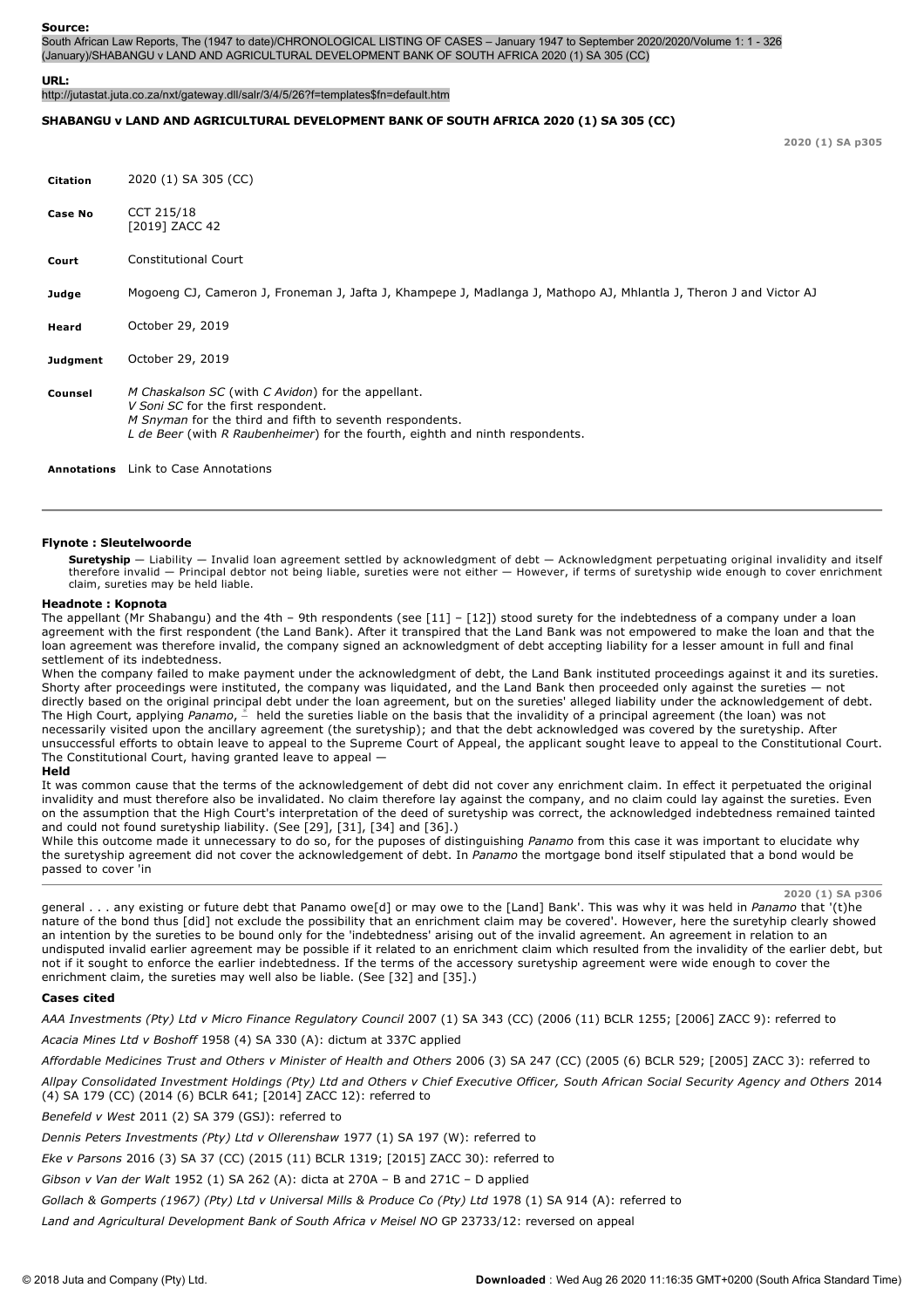*Minister of Health and Another NO v New Clicks South Africa (Pty) Ltd and Others (Treatment Action Campaign and Another as Amici Curiae)* 2006 (2) SA 311 (CC) (2006 (1) BCLR 1; [2005] ZACC 14): referred to

*Panamo Properties 103 (Pty) Ltd v Land and Agricultural Development Bank of South Africa* 2016 (1) SA 202 (SCA) ([2015] ZASCA 70): distinguished

*Paulsen and Another v Slip Knot Investments 777 (Pty) Ltd* 2015 (3) SA 479 (CC) (2015 (5) BCLR 509; [2015] ZACC 5): dictum in para [26] applied

*Pharmaceutical Manufacturers Association of SA and Another: In re Ex parte President of the Republic of South Africa and Others* 2000 (2) SA 674 (CC) (2000 (3) BCLR 241; [2000] ZACC 1): referred to

*President of the Republic of South Africa v South African Rugby Football Union and Others* 2000 (1) SA 1 (CC) (1999 (7) BCLR 725; [1999] ZACC 11): referred to

*Steenkamp NO v Provincial Tender Board, Eastern Cape* 2007 (3) SA 121 (CC) (2007 (3) BCLR 300; [2006] ZACC 16): referred to

*Syfrets Mortgage Nominees Ltd v Cape St Francis Hotels (Pty) Ltd* 1991 (3) SA 276 (SE): referred to

*Tauber v Von Abo* 1984 (4) SA 482 (E): referred to

*Weltmans Custom Office Furniture (Pty) Ltd (in Liquidation) v Whistlers CC* 1999 (3) SA 1116 (SCA): dictum in para [16] applied.

# **Case Information**

*M Chaskalson SC* (with *C Avidon*) for the appellant.

*V Soni SC* for the first respondent.

*M Snyman* for the third and fifth to seventh respondents.

*L de Beer* (with *R Raubenheimer*) for the fourth, eighth and ninth respondents.

An appeal from the High Court of South Africa, Gauteng Division, Pretoria.

# **Order**

1. The second to ninth respondents' applications to intervene as applicants are dismissed.

2. Leave to appeal is granted.

3. The appeal succeeds with costs, including the costs of two counsel.

4. The High Court order is replaced with the following:

'The plaintiff's claim is dismissed with costs.'

# **Judgment**

# **Froneman J (Mogoeng CJ, Cameron J, Jafta J, Khampepe J, Madlanga J, Mathopo AJ, Mhlantla J, Theron J and Victor AJ concurring): Introduction**

[1] The applicant and second to ninth respondents  $\frac{1}{2}$  (sureties) stood written surety for loans advanced by the first respondent (Land Bank) to the principal debtor, Westside Trading 570 (Pty) Ltd (Westside), for the development of urban property. The Land Bank was subsequently advised that the transaction (loan agreement) was beyond its statutory powers in terms of the Land and Agricultural Development Bank Act (the Act),  $\frac{2}{3}$  because these powers were confined to promoting, facilitating and supporting the equitable ownership and development of agricultural land by historically disadvantaged persons.  $3/3$ 

**2020 (1) SA p308**

**2020 (1) SA p307**

Froneman J (Mogoeng CJ, Cameron J, Jafta J, Khampepe J, Madlanga J, Mathopo AJ, Mhlantla J, Theron J and Victor AJ concurring)

[2] Upon receipt of this advice, the Land Bank stopped advancing funds to Westside. By then R51 million had been spent by Westside on purchasing properties and approximately R11,5 million of the planned R49 million for township establishment and professional fees as envisaged. The Land Bank asserted that together with interest, Westside owed it some R95 million. Westside disputed this amount. Its financial director then signed an acknowledgment of debt in which Westside accepted liability to repay R82 million to the Land Bank in full and final settlement of its indebtedness.

[3] Westside failed to repay the amounts claimed by the Land Bank. The Land Bank then instituted proceedings against Westside and the sureties on various bases for payment, as well as for an order declaring the development properties executable in terms of a covering mortgage bond in its favour.

[4] After the institution of proceedings, Westside was liquidated. The Land Bank then amended its claim. It did not pursue its claim against Westside but persisted in a claim against the sureties — not directly based on the original principal debt under the loan agreement for payment of R82 million, but on the sureties' alleged liability for the R82 million acknowledgement of debt.

## **High Court**

[5] The Land Bank succeeded in its claim against the sureties in the High Court.  $4$  Basson J approached the matter on the basis that the fact that the loan agreement was invalid did not mean that it necessarily followed that the deed of suretyship was also invalid:

'I should pause here and point out that the fact that the loan agreement is invalid, does not mean that it necessarily follows that the deed of suretyship, being an ancillary agreement, is likewise invalid. In this regard the Supreme Court of Appeal in *Panamo* held (albeit in the context of a mortgage bond) that it does not<br>necessarily follow that, because the principal agreement is

[6] She then disposed of the matter on the basis that the acknowledgment of debt was properly proved and that the debt it acknowledged was covered by the suretyship:

'I am satisfied on the evidence and on an interpretation of the relevant documents that [the sureties] are liable to pay the plaintiff R82 million jointly and severally, the one paying the other to be absolved, on the

**2020 (1) SA p309**

Froneman J (Mogoeng CJ, Cameron J, Jafta J, Khampepe J, Madlanga J, Mathopo AJ, Mhlantla J, Theron J and Victor AJ concurring) basis of the suretyship read together with the acknowledgment of debt.'  $6$ 

[7] After unsuccessful efforts to obtain leave to appeal to the Supreme Court of Appeal, the applicant sought leave to appeal to this court.

# **In this court**

### *Submissions*

[8] The sureties submitted that the only debt acknowledged in the acknowledgement of debt was the alleged liability of Westside under the invalid loan agreement. It did not cover any possible enrichment claim. The acknowledgment of debt thus suffered from the same taint as the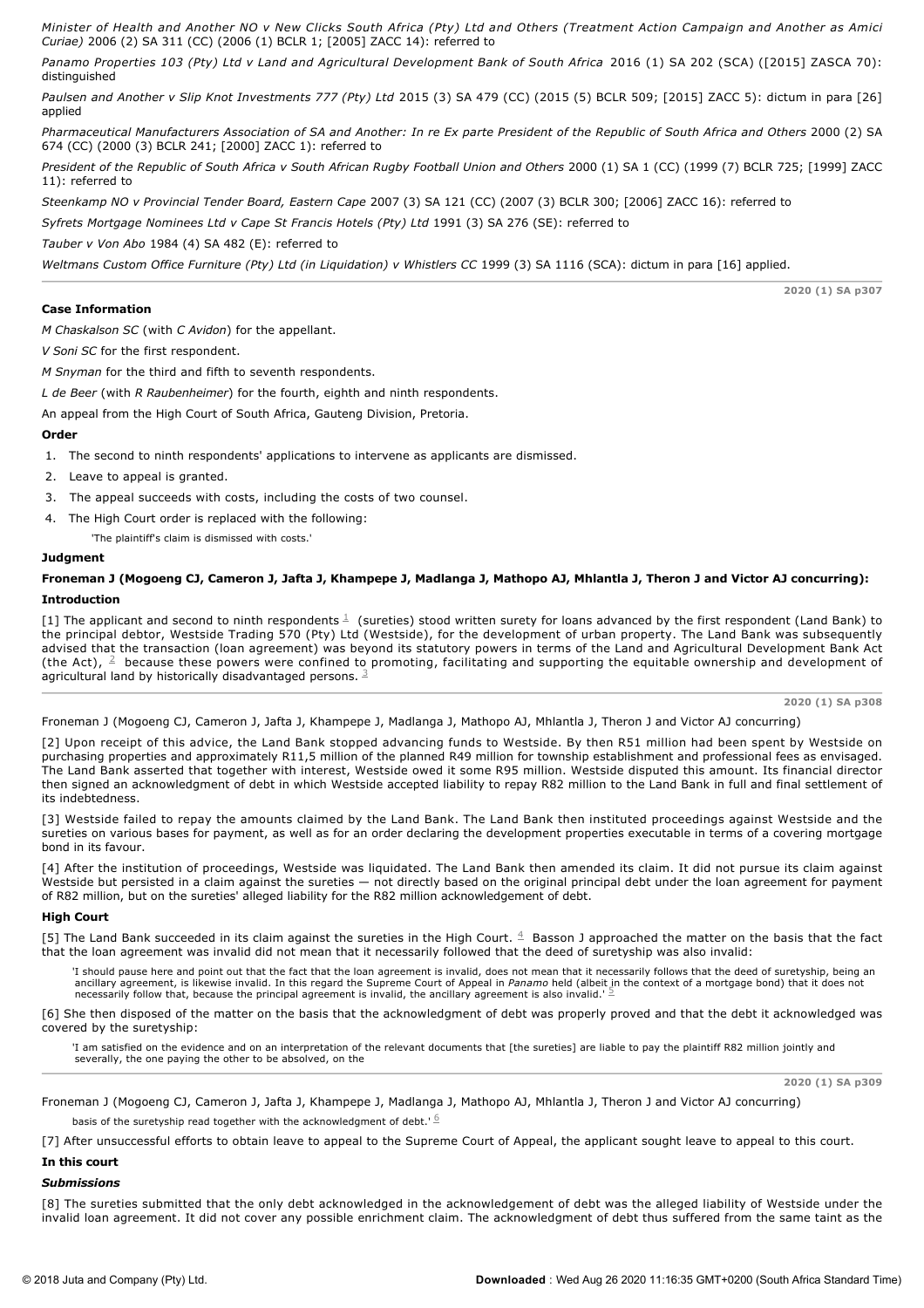invalid loan agreement, especially so as the Land Bank is an organ of state. No ancillary obligation under the suretyship could accordingly extend to any obligation arising from the similarly invalid acknowledgement of debt. The Supreme Court of Appeal's decision in *Panamo* did not assist the Land Bank because that case concerned the question whether the mortgage bond in issue was capable of covering a valid enrichment claim, which was not the case here.  $\mathbb{Z}$ 

[9] Two of the sureties raised a further issue not dealt with in the High Court judgment. It related to the defence raised by them in their plea, amended shortly before trial, to the effect that the Land Bank's failure to perform in terms of the loan agreement caused them substantial prejudice that they had not been prepared to risk and that this released them from their surety obligations.

[10] The Land Bank contended that the acknowledgment of debt constituted a compromise and not a novation and was thus not tainted by the invalid loan agreement. In accordance with the approach of the Supreme Court of Appeal in *Panamo*, the deed of suretyship, like the mortgage bond there, covered the debt contemplated in the acknowledgement of debt and the sureties are thus liable.

## *The second to ninth respondents*

[11] The second to ninth respondents were cited in the application for leave to appeal to this court by the applicant. They did not themselves originally seek leave to appeal. The first respondent requested clarity on the status of the other respondents. In light of their direct and substantial interest, we determined that they should remain as parties but that it made no difference whether they were cited as applicants or respondents. The fourth and eighth respondents submitted written arguments and raised a separate ground of appeal.  $\frac{8}{7}$  Shortly before the hearing, the third, fifth, sixth and seventh respondents sought leave to intervene as applicants. We indicated that these applications would be dealt with at the hearing and in this judgment.

**2020 (1) SA p310**

Froneman J (Mogoeng CJ, Cameron J, Jafta J, Khampepe J, Madlanga J, Mathopo AJ, Mhlantla J, Theron J and Victor AJ concurring)

[12] The citation of the second to ninth respondents by the applicant was necessary to ensure that the outcome was binding on all. No costs were sought against them. The later application of the third, fifth, sixth and seventh respondents to intervene as applicants was opportunistic in view of their earlier failure to apply for leave to appeal. Materially, they brought little of value to the issues already raised by the applicant and the first respondent. Granting them leave to intervene as applicants will have no additional effect on the binding nature of this judgment on all the parties concerned. The applications to intervene must therefore be dismissed.

## *Issues*

- [13] The issues for determination are:
- *(a)* Jurisdiction and leave to appeal;
- *(b)* If leave is granted, the merits of the appeal, namely the effect of the invalidity of the principal agreement on
	- (i) the validity of the acknowledgement of debt; and in turn
	- (ii) the liability of the sureties under the suretyship agreement in respect of the acknowledgment of debt.

## *Jurisdiction and leave to appeal*

[14] The question whether the Supreme Court of Appeal's decision in *Panamo* governs a situation where a suretyship, not a mortgage bond, is alleged to cover the principal obligation is not yet settled in our law. Nor is the question whether it covers not the original principal agreement, but one entered into after recognition of the invalidity of the original principal agreement. These issues are interlinked arguable points of law of general public importance. Clarity on them will not only affect the immediate parties, but also many others in similar positions.  $9$  That the invalidity in question here stems from exceeding statutory powers adds a constitutional dimension to the issues, as does the complaint that the failure to deal with a pleaded defence involves a denial of access to justice.  $^{\underline{10}}$ 

[15] And as we will see, there are reasonable prospects of success. It is in the interests of justice to grant leave to appeal.

**2020 (1) SA p311**

Froneman J (Mogoeng CJ, Cameron J, Jafta J, Khampepe J, Madlanga J, Mathopo AJ, Mhlantla J, Theron J and Victor AJ concurring)

## *Merits of the appeal*

## *Validity of the acknowledgment of debt*

[16] As noted earlier,  $11$  the High Court, with reliance on Panamo, approached the matter on the basis that the fact that the loan agreement was invalid did not mean that it necessarily followed that the deed of suretyship was also invalid. But that approach missed a crucial step, namely whether the debt in the acknowledgment of debt was not itself tainted by the invalid loan agreement. *Panamo* did not address that issue. It merely held that if the terms of a security agreement (in that case a mortgage bond) establish accessory liability for principal debts untainted by the original invalidity, and those untainted debts are sought to be enforced, the accessory security provider may be held liable.  $^{12}$ So the first issue here is to determine whether the taint of invalidity of the loan agreement also stretched to taint the acknowledgement of debt.

[17] The purpose of the loan agreement was to provide financing for the proposed urban township development. The money advanced was to be used, first, for the acquisition of the properties on which the development would take place (R51 million) and, second, for the establishment of the township and professional services in doing so (R49 million). As we have seen, R51 million was spent by Westside on purchasing the properties as stipulated and approximately R11,5 million of the planned R49 million for township establishment and professional fees as envisaged. There is no suggestion that the money so advanced was used improperly or that any of the sureties gained any unjustified benefit from the payments to Westside.

[18] It is also important to note that the acknowledgment of debt was signed after the Land Bank had been advised that the original loan agreement was invalid because it lacked the powers to provide finance for

**2020 (1) SA p312**

Froneman J (Mogoeng CJ, Cameron J, Jafta J, Khampepe J, Madlanga J, Mathopo AJ, Mhlantla J, Theron J and Victor AJ concurring)

urban land development. Westside was aware of this too. There was no dispute between them that the original loan agreement was invalid.

[19] The relevant parts of the acknowledgement of debt read:

- '1. The company has successfully negotiated an offer of R82 million in full and final settlement of its indebtedness with [the] Land Bank. Notwithstanding, for your records we attach a schedule of the company's loan balance as at 31 January 2009 amounting to R94 900 589,32 . . . .
- 2. The company has undertaken to repay [the] Land Bank on conclusion of the transaction with the third party interested in buying the development and with whom a Deed of Sale has been signed;
- 3. Land Bank has informed the company that the loan advanced to the company fell outside of the Land Bank's mandate . . . .
- (I)t is imperative that the outstanding balance of the loan be repaid in full by the end of April 2009.'

[20] There can be little doubt that the debt of R82 million related to the invalid loan initially advanced to Westside by the Land Bank. The 'full and final settlement' was in respect of its 'indebtedness with' the Land Bank. There is no reference to any form of indebtedness to the Land Bank other than the 'loan balance', 'loan advanced' or 'outstanding balance of the loan'. The 'full and final settlement' was not in respect of a

. . .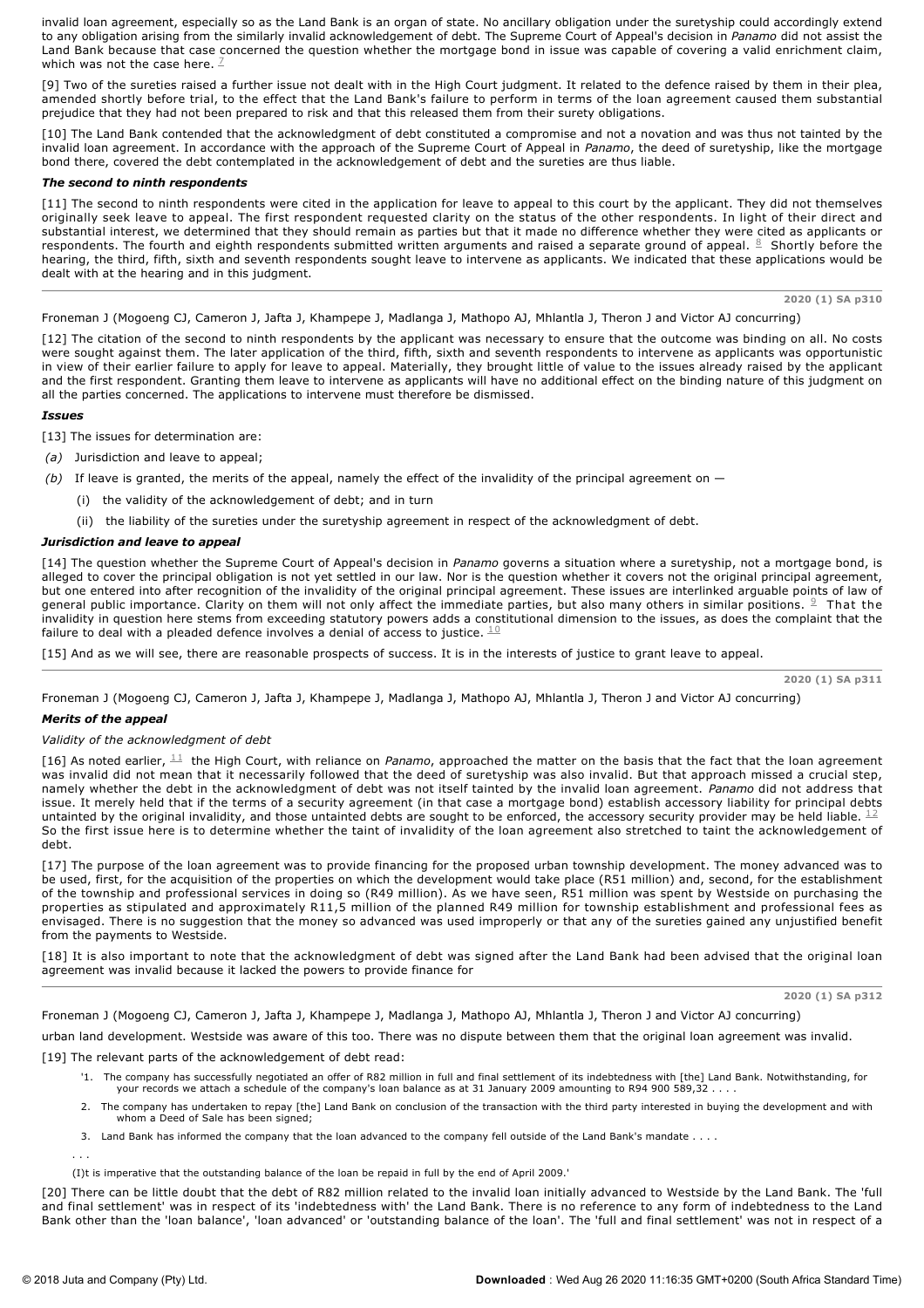dispute about the invalidity of the original loan agreement. At best it was about payment of a reduced amount still owing under the invalid loan agreement. The Land Bank was claiming an amount in the acknowledgment of debt they actually advanced together with interest accruing from that money. This illustrates that it was attempting to derive some form of benefit from an invalid contract.

[21] The applicant sought to draw a distinction between the position of the Land Bank, as an organ of state, and private entities when assessing the validity of the subsequent acknowledgement of debt. If the Land Bank lacked the necessary statutory powers to conclude the loan agreement, it could not have the power to compromise a claim for any debt owed in terms of the invalid loan agreement. As a result, the applicant contends, the acknowledgment of debt was also invalid.

[22] This argument is sound as far as it goes, but the rigid distinction between public and private in relation to state commercial activity is not necessary to arrive at the same conclusion.  $^{13}$  A subsequent agreement

**2020 (1) SA p313**

Froneman J (Mogoeng CJ, Cameron J, Jafta J, Khampepe J, Madlanga J, Mathopo AJ, Mhlantla J, Theron J and Victor AJ concurring)

between private parties that seeks to resuscitate an invalid agreement itself remains tainted with invalidity, even if the invalidity does not stem from illegality or immorality. In *Gibson*, Fagan JA stated:

'In the matter before us the claim arose out of a betting transaction which was neither illegal nor immoral, so there is no room for an inquiry whether its<br>connection with some other transaction taints the latter with ille *to my mind, should be whether the Court is asked, in effect, to enforce the unenforceable claim; in other words, is the later transaction on which the plaintiff* relies merely a device for enforcing his original claim, is it merely his original claim clothed in another form or with some term or condition added to it, or a<br>ratification or even novation of the original claim which le

[23] The Land Bank also sought to distinguish the acknowledgment of debt as a compromise and not a novation.  $15$  Even characterised as a compromise, however, the sureties are correct in asserting that the

**2020 (1) SA p314**

Froneman J (Mogoeng CJ, Cameron J, Jafta J, Khampepe J, Madlanga J, Mathopo AJ, Mhlantla J, Theron J and Victor AJ concurring)

acknowledgement of debt was invalid because it related to the same indebtedness flowing from the invalid agreement. In *Weltmans*, the Supreme Court of Appeal held that a compromise was invalid as it differed from the original agreement only in relation to the amount payable and the method of payment but it did not alter the essence of the creditor's claim or the debtor's obligation.  $\frac{16}{1}$  It suffices to say that, in this case, the acknowledgement of debt was similarly a mere resuscitation of the invalid agreement which did not change the essential claim of the Land Bank or the obligations of Westside as debtor.

[24] Where, as here, there is no dispute that the subject-matter of the original loan agreement — financing urban, not rural development — was invalid, there is no scope for arguing that the mere acknowledgement of a lesser sum owing transforms the nature of the original invalid agreement into something new and valid. In logic, and on first principles, the subsequent agreement may only be valid if the original invalidity may be overcome in one way or another.

[25] The first and obvious way to do this is if the cause of the original invalidity can be removed. In the case of state organs that may lie in removing the legality impediment. That cannot help the Land Bank here: it remains an organ of state empowered to assist in land and agricultural development; it is not a public township developer.

[26] The problem of the original invalidity may be addressed in another way. Recovery of what was transferred under an invalid agreement is governed either by enrichment or what was referred to in argument as the 'no-profit principle' put forward by this court in *AllPay Remedy*. <sup>17</sup>

[27] While there is some kind of overlap between the basis for an enrichment claim (restoring a legally unjustified imbalance) and the 'no-profit principle' (not allowing profit from unlawfulness), there are differences. Enrichment is a valid claim that may arise from an unlawful contract, while the no-profit principle prevents the perpetuation of unlawfulness. The latter is part of regulating the just-and-equitable relief of suspending the declaration of unlawfulness in respect of a contract. It is therefore bound up in that just-and-equitable assessment and the continued (if suspended) operation/enforcement of an unlawful agreement; something different to the remedial nature of an enrichment claim.

[28] Whatever the merits or demerits are of substituting a just-and-equitable remedy in keeping with the 'no-profit principle', for an

**2020 (1) SA p315**

Froneman J (Mogoeng CJ, Cameron J, Jafta J, Khampepe J, Madlanga J, Mathopo AJ, Mhlantla J, Theron J and Victor AJ concurring)

ordinary enrichment claim in invalid contracts by organs of state,  $^{\underline{18}}$  recovery for unjust enrichment or profit gained from an invalid agreement both seek to ameliorate or redress the consequences of the invalidity through the retransfer of unjustified gains.

[29] So, the acknowledgement of debt could have embraced a valid principal obligation, in respect of which the sureties could have been liable, in relation to a claim for unjust enrichment if it were premised on there being an absence of a relationship of other legal indebtedness.  $^{\underline{19}}$  In other words, it could have validly grounded a principal obligation if it recognised the invalidity of the debt in terms of the loan agreement. On its terms, however, it did not do so: it was common cause that the acknowledgement did not cover any enrichment claim. This absence of a relationship of indebtedness is also the reason that the Supreme Court of Appeal could find in *Panamo* that the enrichment claim was validly covered by the mortgage bond.

[30] How does this impact on the conventional wisdom that the validity of a subsequent agreement entered into between the same parties following upon an earlier invalid agreement depends on whether it amounts to a novation (in which case it remains tainted) or a compromise (not tainted)? <sup>20</sup>

[31] This matter concerns the so-called settlement of an admittedly undisputed invalid earlier loan agreement by way of the acknowledgment of debt. We hold that the terms of the acknowledgement of debt in effect perpetuated the original invalidity and must therefore also be

**2020 (1) SA p316**

Froneman J (Mogoeng CJ, Cameron J, Jafta J, Khampepe J, Madlanga J, Mathopo AJ, Mhlantla J, Theron J and Victor AJ concurring)

invalidated. To that extent it follows the conventional notion of a novation that remains tainted.  $\frac{21}{1}$ 

[32] This judgment also says, however, that an agreement in relation to an undisputed invalid earlier agreement may be possible if it relates to an enrichment claim which results from the invalidity of the earlier debt, but not if it seeks to enforce the earlier indebtedness.  $22$  If the terms of the accessory suretyship agreement are wide enough to cover the enrichment claim, the sureties may well also be liable.

[33] What this judgment does not deal with are compromises by organs of state where the validity of the agreement remains disputed. This is an issue that was not canvassed before us. Suffice it to say that if a compromise or settlement of that kind is sought to be made an order of court, it will only be sanctioned if it accords with the Constitution and the law.  $\frac{23}{5}$  And if it is not sought to be made an order of court it risks later challenge. But the judgment does not impact on the ability of the state to enter into compromise agreements in respect of indubitably invalid original agreements when there are uncertain associated claims that may be founded on unjust enrichment or the no-profit principle. It is important that it was common cause in this matter that the acknowledgement of debt did not cover any enrichment claim.

[34] This outcome makes it unnecessary to deal with the High Court's interpretation of whether the suretyship agreement covers the indebtedness acknowledged in the acknowledgment of debt. Simply put, if no claim lies against Westside, no claim could possibly lie against the sureties.

[35] However, for purposes of distinguishing *Panamo* from the facts of this case, it is important to elucidate why the suretyship agreement does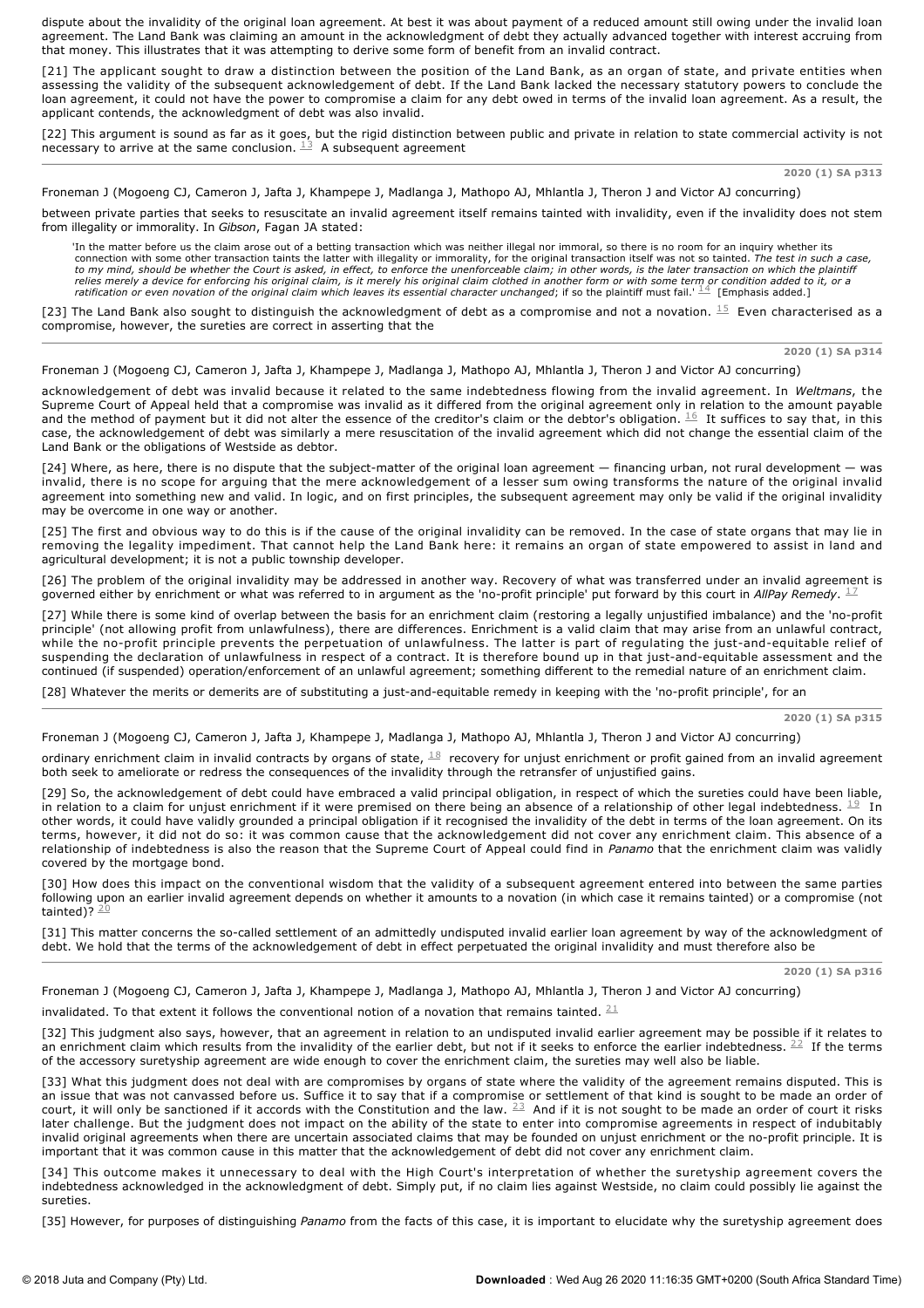not cover the acknowledgement of debt. In terms of clause 2 of the suretyship agreement, the sureties agreed to be bound only for the 'indebtedness' which flowed from the invalid agreement.  $24$  This is further evident from the fact that their release as sureties, in terms of clause 10 of the suretyship agreement, coincided with the full repayment of the amount of 'indebtedness' (R100 million). Clause 2 is subject to

**2020 (1) SA p317**

## Froneman J (Mogoeng CJ, Cameron J, Jafta J, Khampepe J, Madlanga J, Mathopo AJ, Mhlantla J, Theron J and Victor AJ concurring)

clause 10 of the suretyship agreement.  $^{25}$  This clearly shows an intention by the sureties to be bound only for the 'indebtedness' arising out of the invalid agreement and is distinguishable from *Panamo* where the mortgage bond itself stipulated that a bond would be passed to cover 'in general . . . any existing or future debt that Panamo owes or may owe to the [Land] Bank'.  $^{26}$  That is the reason the Supreme Court of Appeal held:

'A covering bond may provide security for more than one specific debt. The bond may therefore afford security for more than obligations arising under the loan.<br>It is not necessarily extinguished merely because the loan is be covered.' $27$ 

[36] Even on the assumption that the High Court's interpretation of the deed of suretyship is correct, the acknowledged indebtedness remains tainted and cannot found suretyship liability.

[37] Similarly, it also becomes unnecessary to determine whether the sureties could be held liable when the object and purpose of the original loan agreement had been frustrated. That issue has become moot between the parties.

#### **Order**

[38] In the result, the following order is made:

- 1. The second to ninth respondents' applications to intervene as applicants are dismissed.
- 2. Leave to appeal is granted.
- The appeal succeeds with costs, including the costs of two counsel.
- 4. The High Court order is replaced with the following:

'The plaintiff's claim is dismissed with costs.'

Applicant's Attorneys: *Etienne Naudé Attorneys and Conveyancers*.

First Respondent's Attorneys: *Mkhabela Huntley Attorneys Inc.*

Third, Fifth, Sixth and Seventh Respondents' Attorneys: *Dibakwane Attorneys*.

Fourth, Eighth and Ninth Respondents' Atttorneys: *Nel and Richter Inc Attorneys.*

\* *Panamo Properties 103 (Pty) Ltd v Land and Agricultural Development Bank of South Africa* 2016 (1) SA 202 (SCA) ([2015] ZASCA 70), where the Supreme Court of Appeal held (in the context of a mortgage bond) that it did not necessarily follow that, because the principal agreement was invalid, the ancillary agreement was also invalid.

<u>1</u> The position of the second to ninth respondents is dealt with in [11] – [12] below.<br><u>2</u> 15 of 2002.

3 Section 3 of the Act provides: '(1) The objects of the Bank are the promotion, facilitation and support of —

equitable ownership of agricultural land, in particular the increase of ownership of agricultural land by historically disadvantaged persons;

*(b)* agrarian reform, land redistribution or development programmes aimed at historically disadvantaged persons or groups of such persons for the development of farming enterprises and agricultural purposes; . . . .

- (2) The Bank must achieve its objects by *(a)* providing financial services to promote and facilitate access to ownership of land for the development of farming enterprises and for agricultural purposes by historically disadvantaged persons;
	- *(b)* providing financial services in support of any of its objects; *(c)* facilitating and mobilising private sector finance to the agricultural sector; and

(d) providing such assistance as is necessary for carrying out the objects of the Bank.'<br>4Land and Agricultural Development Bank of South Africa v Meisel NO, unreported judgment of the Gauteng High Court, Pretoria, case No (High Court judgment).

 $\overline{5}$  Id para 22.

 $6$  Id para 69.

<u>7</u>Panamo Properties 103 (Pty) Ltd v Land and Agricultural Development Bank of South Africa 2016 (1) SA 202 (SCA) ([2015] ZASCA 70) (Panamo) para 30.<br><u>8</u> See above at [9].

9 In *Paulsen and Another v Slip Knot Investments 777 (Pty) Ltd* 2015 (3) SA 479 (CC) (2015 (5) BCLR 509; [2015] ZACC 5) para 26, this court highlighted that '(i)n sum, for a matter to be of general public importance, it must transcend the narrow interests of the litigants and implicate the interest of a significant part of the general public'

10 Section 34 of the Constitution provides:<br>'Everyone has the right to have any dispute that can be resolved by the application of law decided in a fair public hearing before a court or, where appropriate, another independent and impartial tribunal or forum.'

11 See above at [5]. 12 The facts before the Supreme Court of Appeal in *Panamo* above n7 were that the Land Bank had entered into a loan agreement and, as security for advancing the loan amounts under the loan agreement, a mortgage bond was registered in favour of the Land Bank over Panamo's property. The issues for determination were<br>threefold. First, whether the loan agreement entered into betwe empowering legislation. Second, whether the mortgage bond as an accessory obligation could survive in circumstances where the principal obligation was invalid. Last, whether the mortgage bond, on its terms, was broad enough to cover as security the Land Bank's claim for unjustified enrichment. The Supreme Court of Appeal held<br>in para 29 that the loan agreement was invalid, but that 'ev bond'. The Supreme Court of Appeal further held that the mortgage bond could secure more than obligations arising under the loan and was therefore not necessarily<br>extinguished merely because the loan agreement was void. As thus does not exclude the possibility that an enrichment claim may be covered'.

13 As Quinot reminds us in *State Commercial Activity: A Legal Framework* (Juta, Cape Town 2009) at 223:<br>When the state acts it always does so with public power and its actions are always public action. The principle of le (6) BCLR 529; [2005] ZACC 3) para 49; Minister of Health and Another NO v New Clicks South Africa (Pty) Ltd and Others (Treatment Action Campaign and Another as<br>Amici Curiae) 2006 (2) SA 311 (CC) (2006 (1) BCLR 1; [2005] Z

<u>14</u>Gibson v Van der Walt 1952 (1) SA 262 (A) at 270A – B. Fagan JA went on to hold at 271C – D:<br>'I am inclined to agree with Blackwell J that the conversation relied on in the case now before us did not amount to a fresh admission of the original debt plus the addition of a time stipulation to it. However, even if we construe it as a fresh undertaking, it was an undertaking to pay the betting debt and was, on the test I have indicated, unenforceable. It follows that the claim of the plaintiff (the present appellant) had to fail, and that the order made by

the Transvaal Provincial Division was correct."<br>\_ <u>15</u> In *Acacia Mines Ltd v Boshoff* 1958 (4) GA 330 (A) (*Acacia Mines*) at 337C, Beyers JA stated that '(n)ovation is essentially a question of intention: when parties<br>no of a valid obligation. A compromise can be defined as an agreement between two or more persons for the purpose of preventing, avoiding or terminating a dispute.<br>See also G*ollach & Gomperts (1967) (Pty) Ltd v Universal Mil* 

17*AllPay Remedy* above n13 para 67.